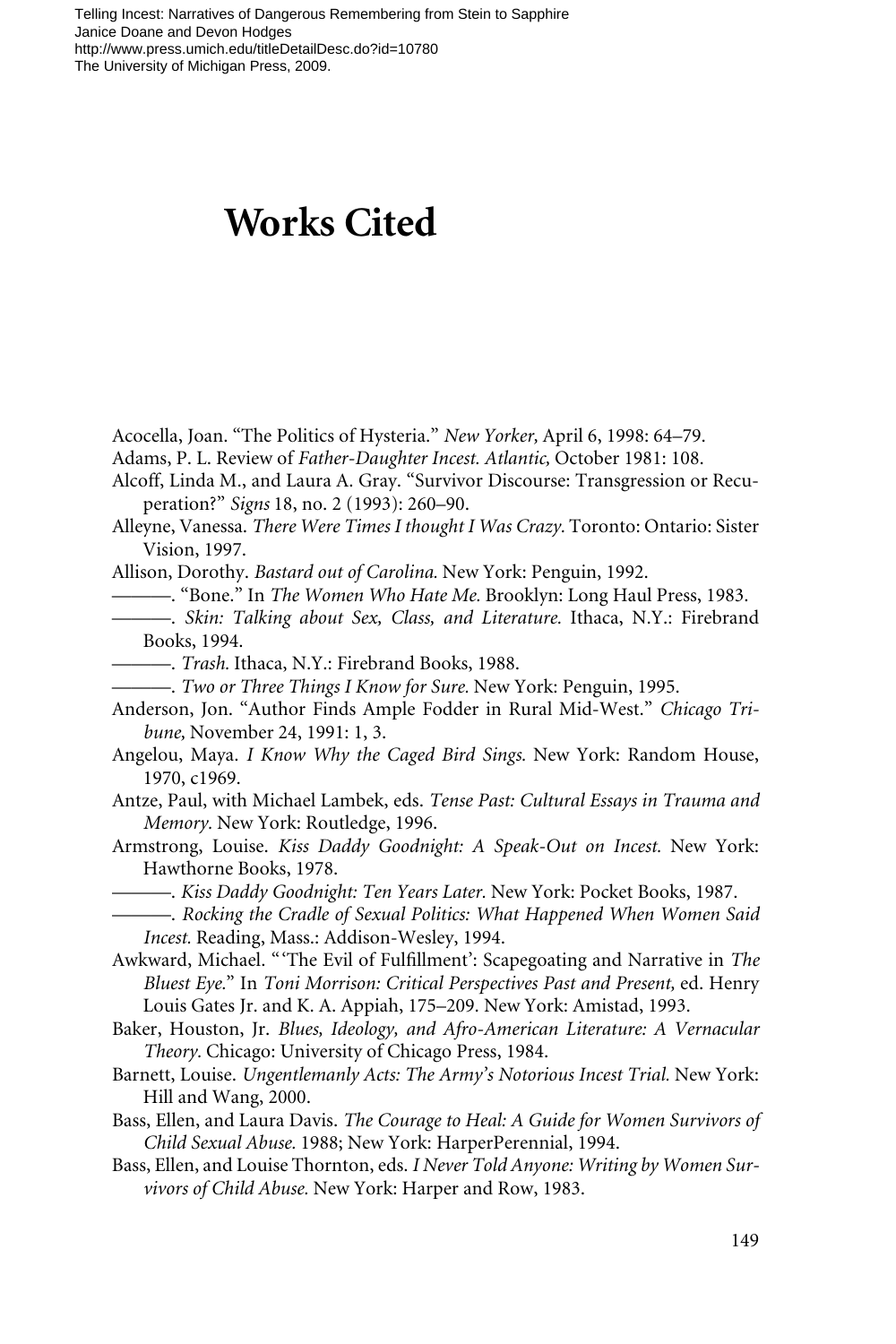150 Works Cited

- Baym, Nina. "Melodramas of Beset Manhood: How Theories of American Fiction Exclude Women Authors." In *Feminist Criticism: Essays on Women, Literature, and Theory,* ed. Elaine Showalter, 63–80. New York: Pantheon Books, 1985.
- Bell, Vicky. *Interrogating Incest: Feminism, Foucault, and the Law.* New York: Routledge, 1993.
- Belsey, Catherine. *Critical Practice.* New York: Methuen, 1980.
- Berlant, Lauren. "Race, Gender, and Nation in *The Color Purple.*" *Critical Inquiry* 14 (summer 1988): 831–59.
- Best, Joel. *Threatened Children: Rhetoric and Concern about Child-Victims.* Chicago: University of Chicago Press, 1990.
- Bobo, Jacqueline. "*The Color Purple:* Black Women as Cultural Readers." In *Feminism and Cultural Studies,* ed. Morag Shiach, 275–96. Oxford and New York: Oxford University Press, 1999.
- Bonner, Helen. *The Laid Daughter: A True Story.* Austin, Tex.: Kairos Center Press, 1995.
- Brewin, Chris R., and Bernice Andrews. "Recovered Memories of Trauma: Phenomenology and Cognitive Mechanisms." *Clinical Psychology Review* 18, no. 8 (1998): 949–70.
- Brooks, Peter. *Troubling Confessions: Speaking Guilt in Law and Literature.* Chicago and London: The University of Chicago Press, 2000.
- Brown, Laura. "Not Outside the Range: One Feminist Perspective on Psychic Trauma." In *Trauma: Explorations in Memory,* ed. Cathy Caruth, 100–112. Baltimore: Johns Hopkins University Press, 1995.
- Butler, Sandra. *Conspiracy of Silence: The Trauma of Incest.* San Francisco: New Glide Publications, 1978.
- Cain, Maureen. "Foucault, Feminism and Feeling: What Foucault Can and Cannot Contribute to Feminist Epistemology." In *Up against Foucault: Explorations of Some Tensions between Foucault and Feminism,* ed. Caroline Ramazanoglu, 73–96. New York: Routledge, 1993.
- Candib, Lucy M. "Incest and Other Harms to Daughters across Cultures: Maternal Complicity and Patriarchal Power." *Women's Studies International Forum* 22, no. 2 (1999): 185–201.
- Capone, Pamela. *The Little Girl Within.* San Jose, Calif.: R&E Publishers, 1991.
- Carney, Vaughn. "Publishing's Ugly Obsession." *Wall Street Journal,* June 17, 1996: A14.
- Caruth, Cathy. *Unclaimed Experience: Trauma, Narrative, and History.* Baltimore: Johns Hopkins University Press, 1996.

- Caruth, Cathy, with Deborah Esch, eds. *Critical Encounters: Reference and Responsibility in Deconstructive Writing.* New Brunswick, N.J.: Rutgers University Press, 1995.
- Champagne, Rosaria. *The Politics of Survivorship: Incest, Women's Literature, and Feminist Theory.* New York: New York University Press, 1996.
- Chodorow, Nancy. *The Reproduction of Mothering: Psychoanalysis and the Sociology of Gender.* Berkeley and Los Angeles: University of California Press, 1978.
- Christian, Barbara. "'Somebody Forgot to Tell Somebody Something': African-

<sup>———,</sup> ed. *Trauma: Explorations in Memory.* Baltimore: Johns Hopkins University Press, 1995.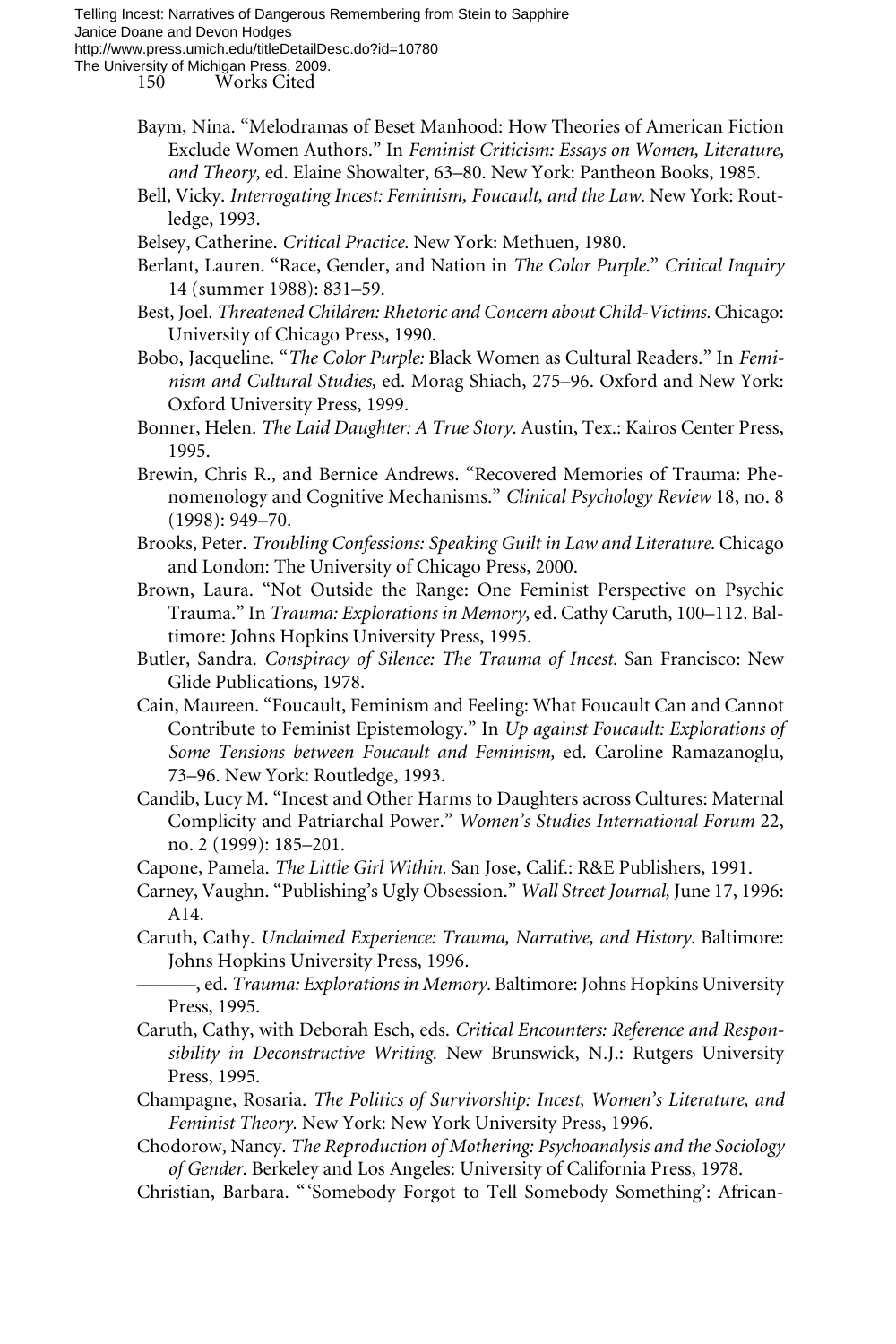American Women's Historical Novels." In *Wild Women in the Whirlwind,* ed. Joanne M. Braxton and Andree Nicola McLaughlin, 326–41. New Brunswick, N.J.: Rutgers University Press, 1990.

Crews, Frederick. "The Revenge of the Repressed." *The New York Review of Books,* November 17, 1994: 54–60.

———. *The Memory Wars: Freud's Legacy in Dispute.* New York: New York Review of Books, 1995.

Cutting, Linda Katherine. *Memory Slips.* New York: HarperCollins, 1997.

- Cvetkovich, Ann. "Sexual Trauma/Queer Memory: Incest, Lesbianism, and Therapeutic Culture." *GLQ* 2, no. 4 (1995): 351–77.
- Danica, Elly. Afterword to *Don't: A Woman's Word.* Toronto: McClelland and Stewart, 1990.
	- ———. *Beyond Don't: Dreaming Past the Dark.* Charlottetown, Canada: Gynergy Books, 1996.
- ———. *Don't: A Woman's Word.* San Francisco: Cleis Press, 1988.
- Daniels, April, and Carol Scott. *Paperdolls.* Curtis, Wash.: RPI Publications, 1993.
- D'Emilio, John, and Estelle Freedman. *Intimate Matters: A History of Sexuality in America.* New York: Harper and Rowe, 1988.
- Dickerson, Vanessa. "The Naked Father in Toni Morrison's *The Bluest Eye.*" In Refiguring the Father: New Feminist Readings of Patriarchy, ed. by Patricia Yaeger and Beth Kowaleski-Wallace, 108–27. Carbondale: Southern Illinois University Press, 1989.
- Doane, Janice, and Devon Hodges. *From Klein to Kristeva: Psychoanalytic Feminism and the Search for the "Good Enough" Mother.* Ann Arbor: University of Michigan Press, 1992.
- duCille, Anne. *Skin Trade.* Cambridge: Harvard University Press, 1996.
- Dworkin, Andrea. *Pornography: Men Possessing Women.* New York: E. P. Dutton, 1987.
- Ebert, Teresa L. *Ludic Feminism and After: Postmodernism, Desire, and Labor in Late Capitalism.* Ann Arbor: University of Michigan Press, 1996.
- Ehrenreich, Barbara. *Fear of Falling: The Inner Life of the Middle Class.* New York: Pantheon Books, 1989.
- Ellison, Ralph. *Invisible Man.* New York: New American Library, 1952.
- Erdelyi, Michael. "Letter to the Editor." *New York Times* (March 23, 1995). Reprinted in Frederick Crews, *The Memory Wars:* 266–70.
- Evans, Wendy, and David Maines. "Narrative Structures and the Analysis of Incest." *Symbolic Interaction* 18, no. 3 (1995): 303–22.
- Fabre, Genevieve, and Robert O'Meally, eds. *History and Memory in African-American Culture.* Oxford: Oxford University Press, 1994.
- Felman, Shoshana, and Dori Laub. *Testimony: Crises of Witnessing in Literature, Psychoanalysis, and History.* New York: Routledge, 1992.
- Fink, Deborah. *Open Country Iowa: Rural Farm Women, Tradition, and Change.* New York: State University of New York Press, 1986.
- Finkelhor, David, and Sharon Araji. *Sourcebook.* Beverly Hills: Sage Publications, 1986.
- Finkelhor, David, and Angela Browne. "The Traumatic Impact of Child Sexual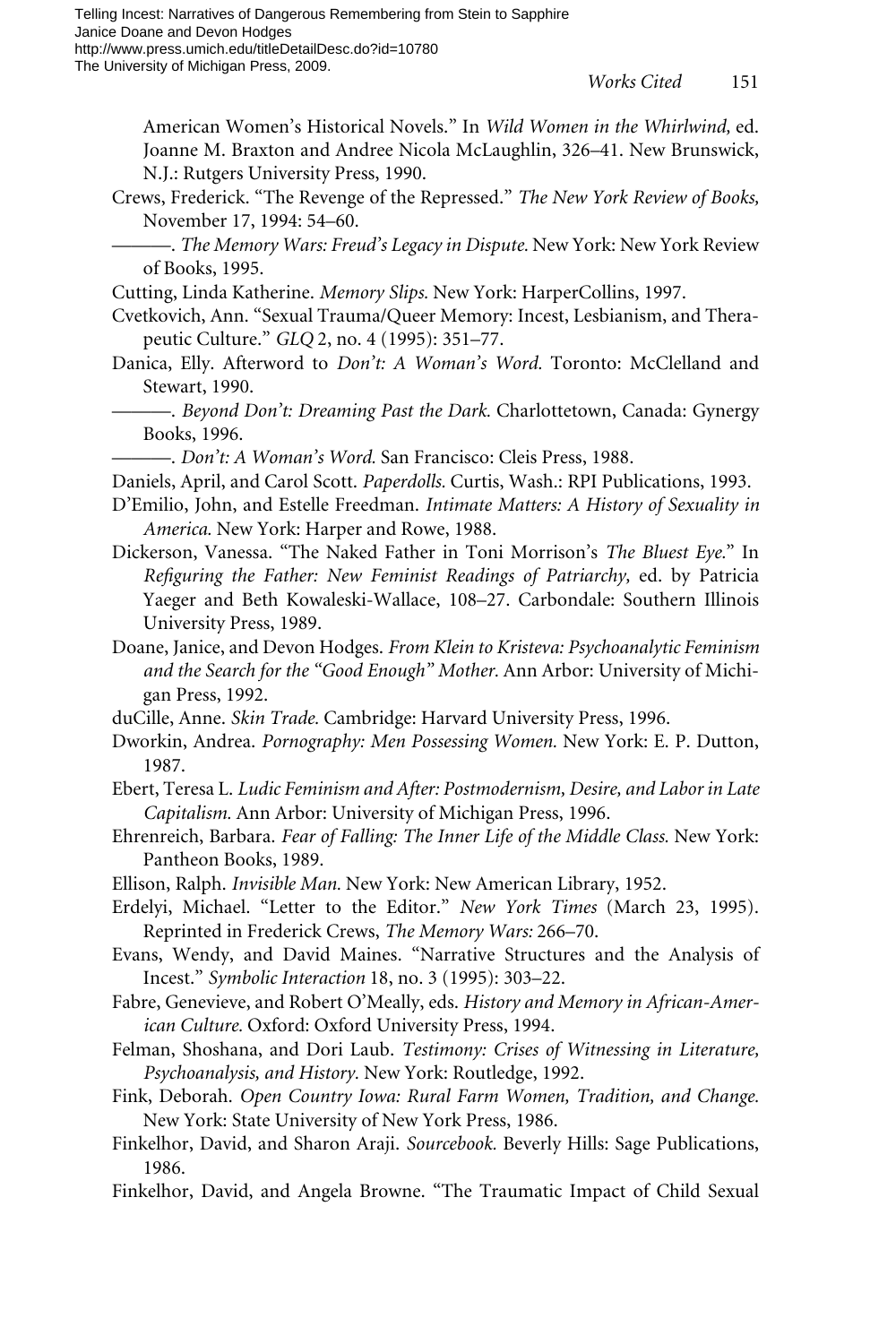Telling Incest: Narratives of Dangerous Remembering from Stein to Sapphire Janice Doane and Devon Hodges http://www.press.umich.edu/titleDetailDesc.do?id=10780

The University of Michigan Press, 2009.

152 Works Cited

Abuse: A Conceptualization." *American Journal of Orthopsychiatry* 55 (October 1985): 530–41.

Fogel, Robert William, and Stanley Engerman. *Time on the Cross.* Boston: Little, Brown, 1974.

Foucault, Michel. Afterword to *Michel Foucault: Beyond Structuralism and Hermeneutics,* by Herbert L. Dreyfus and Paul Rabinow. 2d ed. Chicago: University of Chicago Press, 1983.

Foucault, Michel. *The Archeology of Knowledge* and *The Discourse on Language.* Trans. A. M. Sheridan Smith. New York: Pantheon, 1982.

Foucault, Michel. *The History of Sexuality. Vol. I: An Introduction.* Trans. Robert Hurley. New York: Vintage Books, 1980.

———. *Power/Knowledge: Selected Interviews and Other Writings.* Ed. and trans. by Colin Gordon. New York: Pantheon Books, 1980.

Frankel, Haskel. Review of *The Bluest Eye. New York Times Book Review,* November 1, 1970: 46–47.

Fraser, Sylvia. *My Father's House: A Memoir of Incest and of Healing.* New York: Harper and Row, 1987.

Freyd, Jennifer J. *Betrayal Trauma: The Logic of Forgetting Childhood Abuse.* Cambridge: Harvard University Press, 1996.

- Friedan, Betty. *The Feminine Mystique.* New York: Dell, 1983.
- Friess, Donna L. *Cry the Darkness.* San Juan Capistrano, Calif.: Hurt into Happiness Publishing, 1993.

Froula, Christine. "The Daughter's Seduction: Sexual Violence and Literary History." *Signs* 11, no. 4 (1986): 621–44.

Gallwey, P. L. G. Review of *Father-Daughter Incest. British Journal of Psychiatry* 142 (1983): 318.

Gardner, Richard A. *True and False Accusations of Child Sex Abuse.* Cresskill, N.J.: Creative Therapeutics, 1992.

- Garrett, George. "No Wonder People Got Crazy as They Grew up." *New York Times Book Review,* July 5, 1992: 3.
- Gartner, Richard B. *Memories of Sexual Betrayal: Truth, Fantasy, Repression, and Dissociation.* Northvale, N.J.: Jason Aronson, 1997.
- Giaratto, Henry. *Integrated Treatment of Child Sexual Abuse: A Treatment and Training Manual.* Palo Alto, Calif.: Science and Behavior Books, 1982.
- Gilbert, Olive. *Narrative of Sojourner Truth.* Chicago: Johnson Publishing, 1970.
- Gilgun, Jane F. "We Shared Something Special: The Moral Discourse of Incest Perpetrators." *Journal of Marriage and the Family* 57 (May 1995): 265–81.
- Gordon, Linda. *Heroes of Their Own Lives.* New York: Viking, 1988.
- ———. "Incest and Resistance: Patterns of Father-Daughter Incest, 1880–1930." *Social Problems* 33, no. 4 (1986): 253–67.
- Guillory, John. *Cultural Capital: The Problem of Literary Canon Formation.* Chicago: University of Chicago Press, 1993.
- Gzowski, Peter. Foreword to *Don't: A Woman's Word.* Toronto: McClelland and Stewart, 1990.
- Haag, Pamela. "'Putting your body on the line': The question of violence, victims, and the legacies of second-wave feminism." *Differences: A Journal of Feminist Cultural Studies* 8, no.2 (summer 1996): 23–67.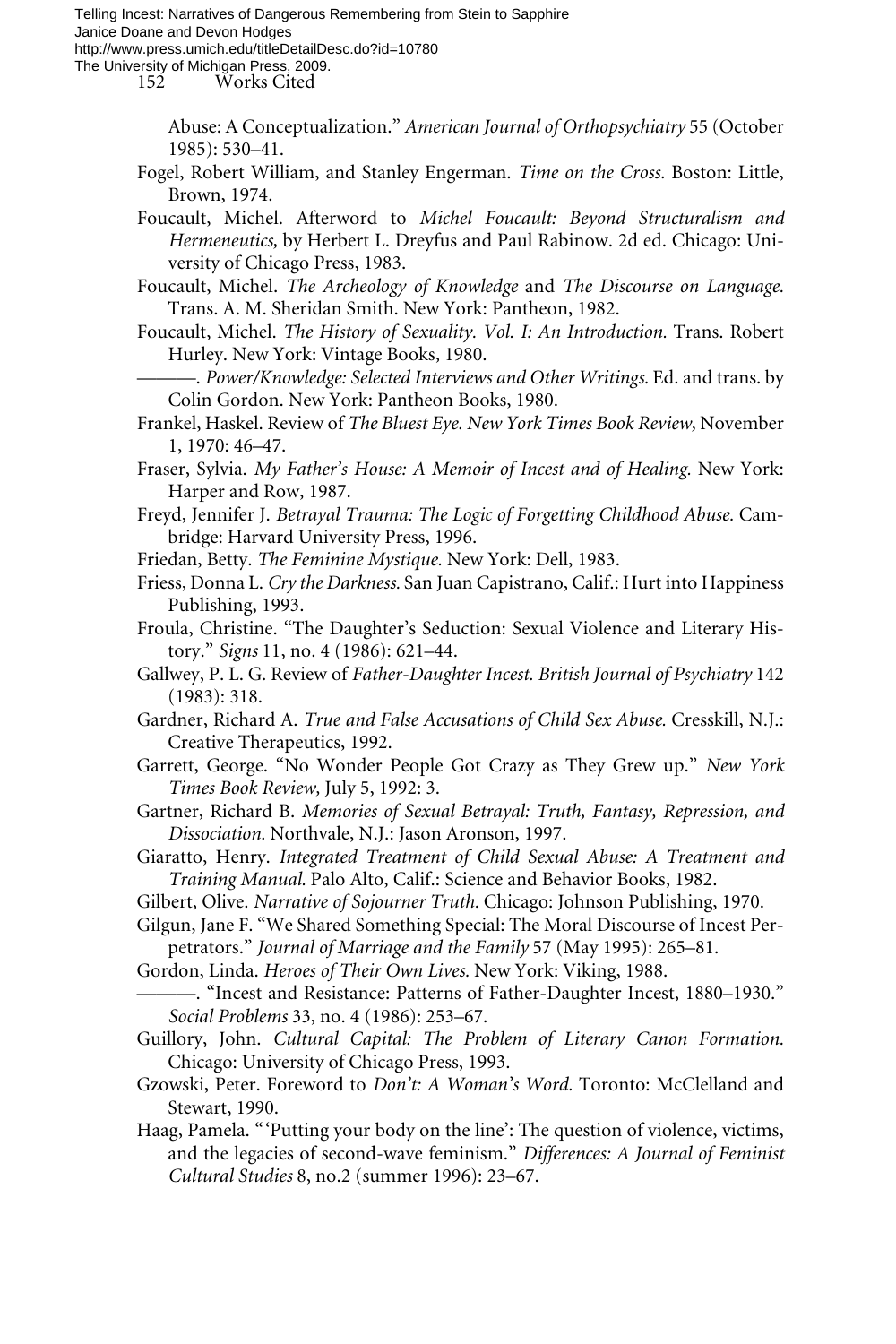- Haaken, Janice. *Pillar of Salt: Gender, Memory, and the Perils of Looking Back.* New Brunswick, N.J.: Rutgers University Press, 1998.
- ———. "Sexual Abuse, Recovered Memory, and Therapeutic Practice: A Feminist-Psychoanalytic Perspective." *Social Text* 40 (fall 1994): 115–45.
- Hacking, Ian. "The Making and Molding of Child Abuse." *Critical Inquiry* 17 (1991): 253–88.

———. *Rewriting the Soul: Multiple Personality and the Science of Memory.* Princeton, N.J.: Princeton University Press, 1995.

- ———. *The Social Construction of What?* Cambridge: Harvard University Press, 1999.
- Hamilton, Janet. "Repressing Abuse: The Crime against Sylvia." *Quill and Quine* 53 (August 1987): 33.
- Hamilton, Mary Jane. *Living on Empty.* Colorado Springs, Colo.: Cook Communications Ministries, 1994.
- Harris, Adrienne. "False Memory? False Memory Syndrome? The So-Called False Memory Syndrome?" *Psychoanalytic Dialogues* 6, no. 2 (1996): 155–87.
- Harrison, Kathryn. *The Kiss: a memoir.* New York: Morrow/Avon Books, 1997.
- Hays, Peter L. "The Incest Theme in *Invisible Man.*" *Western Humanities Review* 23 (1969): 335–39.
- Heady, Ella M. *My Jewels Are Broken Glass.* Baden, Pa. Rainbow's End Company, 1997.
- Henke, Suzette A. *Shattered Subjects: Trauma and Testimony in Women's Life-Writing.* New York: St. Martin's Press, 1998.
- Herman, Judith Lewis. *Trauma and Recovery.* New York: Basic Books, 1992.
- Herman, Judith Lewis, with Lisa Hirschman. *Father-Daughter Incest.* Cambridge: Harvard University Press, 1981.
- Hessinger, Rodney. "Victim of Seduction or Vicious Woman? Conceptions of the Prostitute at the Philadelphia Magdalen Society." *Pennsylvania History* 66, supplement (1999): 201–22.
- Huetter, Rebekah. *In Search of My Heart.* Albuquerque, N. Mex.: Words of Hope, 1998.
- Iannone, Carol. "A Turning of the Critical Tide." *Commentary,* November 1989, 57–58.
- Ivy, Marilyn. "Have You Seen Me? Recovering the Inner Child in Late Twentieth Century America." *Social Text* 37 (winter 1993): 227–52.
- Jetter, Alexis. "The Roseanne of Literature." *New York Times Magazine,* December 17, 1995: 54–57.
- Jones, Gayle. *Corregidora.* New York: Random House, 1975.
- Kaminer, Wendy. *I'm Dysfunctional, You're Dysfunctional: The Recovery Movement and Other Self-Help Fashions.* New York: Vintage Books, 1992.
- Kaplan, Carla. "Reading Feminist Readings: Recuperative Reading and the Silent Heroine of Feminist Criticism." In *Listening to Silences: New Essays in Feminist Criticism,* ed. Elaine Hedges and Shelley Fisher Fishkin, 168–94. Oxford: Oxford University Press, 1994.
- Kincaid, James. *Child Loving: The Erotic Child and Victorian Culture.* New York: Routledge, 1992.
- Kitzinger, Jenny. "Who Are You Kidding? Children, Power, and the Struggle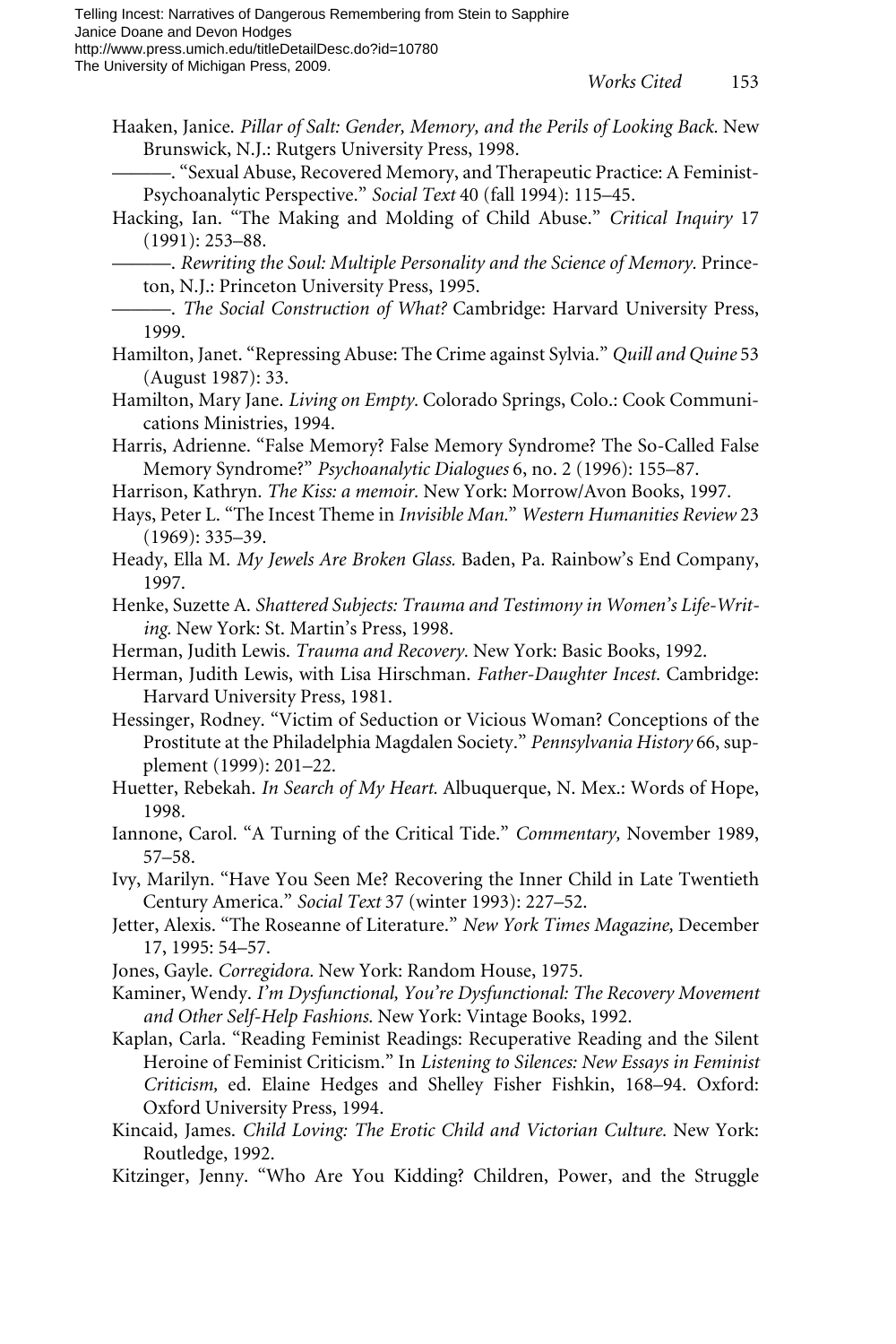Telling Incest: Narratives of Dangerous Remembering from Stein to Sapphire Janice Doane and Devon Hodges http://www.press.umich.edu/titleDetailDesc.do?id=10780

The University of Michigan Press, 2009.

154 Works Cited

against Sexual Abuse." In *Constructing and Reconstructing Childhood: Contemporary Issues in the Sociological Study of Childhood,* ed. Allison James and Alan Prout, 157–83. London: Falmer Press, 1990.

- Lambek, Michael, and Paul Antze, eds. *Tense Past: Cultural Essays in Trauma and Memory.* New York: Routledge, 1996.
- Langs, R. *The Techniques of Psychoanalytic Psychotherapy.* New York: Jason Aronson, 1973.
- Lauter, Paul. "Caste, Class, and Canon." In *Feminisms: An Anthology of Theory and Criticism,* ed. Robyn Warhol and Diane Price Herndl, 247–48. New Brunswick, N.J.: Rutgers University Press, 1991.
- Leonard, John. Review of *The Bluest Eye. New York Times,* November 12, 1970: 35.
- Lessard, Suzannah. *The Architect of Desire: Beauty and Danger in the Stanford White Family.* New York: Dell, 1996.
- Lindsay, D. S., and J. Read. "Psychotherapy and Memories of Childhood Sexual Abuse: A Cognitive Perspective." *Applied Cognitive Psychology* 8 (1994): 281–338.
- Lipstadt, Deborah. *Denying the Holocaust.* New York: Plume, 1993.
- Loftus, Elizabeth, and Katherine Ketcham. *The Myth of Repressed Memory: False Memories and Allegations of Sexual Abuse.* New York: St. Martin's Press, 1994.
	- ———. *Witness for the Defense: The Accused, the Eyewitness, and the Expert Who Puts Memory on Trial.* New York: St. Martin's Press, 1991.
- Lundgren, Jodi. "Writing in Sparkler Script": Incest and the Construction of Subjectivity in Contemporary Canadian Women's Autobiographical Texts." *Essays on Canadian Writing* 65 (fall 1998): 233–47.
- MacCannell, Dean, and Juliet Flower MacCannell. "Violence, Power, and Pleasure: A Revisionist Reading of Foucault from the Victim Perspective." In *Up against Foucault: Explorations of Some Tensions between Foucault and Feminism,* ed. Caroline Ramazanoglu, 203–38. New York: Routledge, 1993.
- MacCowan, Lyndall. "Organizing in the Massage Parlor: An Interview with Denise Turner." In *Whores and Other Feminists,* ed. Jill Nagel, 232–41. New York: Routledge, 1997.
- Males, Mike. "False Media Syndrome: "'Recovered Memory,' Child Abuse and Media Escapism." *Extra!* September–October 1994: 10–11.
- Marvin, Patricia H. Review of *The Bluest Eye. Library Journal,* November 1, 1970: 3806.
- Massé, Michelle A. *In the Name of Love: Women, Masochism, and the Gothic.* Ithaca, N.Y.: Cornell University Press, 1992.
- McDowell, Deborah. "Reading Family Matters." In *Changing Our Own Words: Essays on Criticism, Theory, and Writing by Black Women,* ed. Cheryl A. Wall, 75–97. New Brunswick, N.J.: Rutgers University Press, 1991.
- McKay, Nellie. "Reflections on Black Women Writers: Revising the Literary Canon." In *Feminisms: An Anthology of Literary Theory and Criticism,* ed. Robyn Warhol and Diane Price Herndl, 249–61. New Brunswick, N.J.: Rutgers University Press, 1991.
- McNarrow, Toni, and Yarrow Morgan, eds. *Voice in the Night: Women Speaking about Incest.* Minneapolis: Cleris Press, 1982.
- Miller, Arthur. *The Crucible.* New York: Penguin Books, 1976.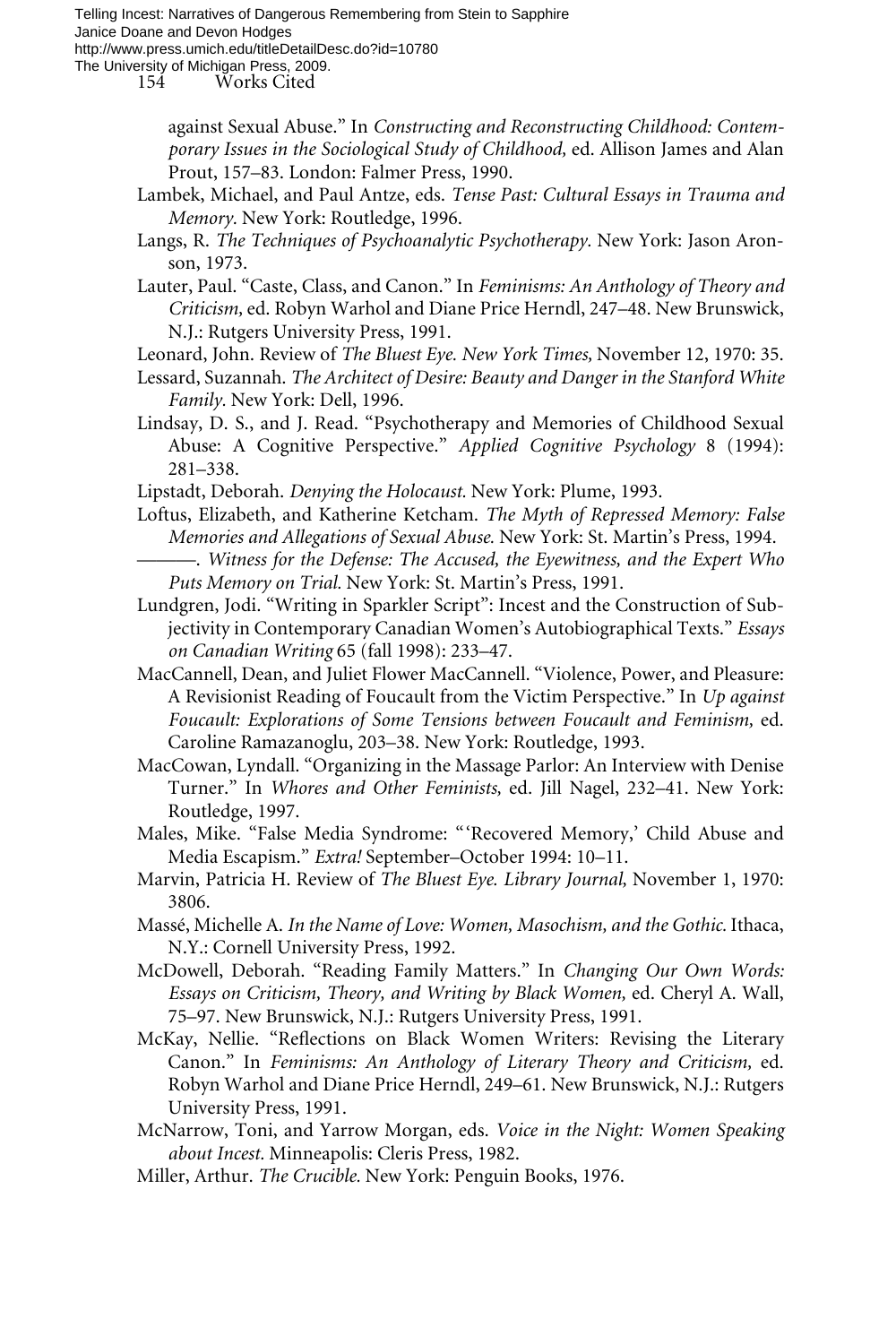- Milloy, Courtland. "A 'Purple' Rage over a Rip-Off." *Washington Post,* December 24, 1985: B3.
- Modleski, Tania. *Feminism without Women: Culture and Criticism in a "Postfeminist" Age.* New York: Routledge, 1991.
- ———. *Old Wives' Tales and Other Women's Stories.* New York: New York University Press, 1998.
- Morrison, Toni. *The Bluest Eye.* New York: Plume Books, 1994.
- Murray, Marilyn. *Prisoner of Another War.* Berkeley, Calif.: Page Mill Press, 1991.
- Nathan, Debbie, and Michael Snedeker. *Satan's Silence: Ritual Abuse and the Making of a Modern American Witch Hunt.* New York: Basic Books, 1995.
- Naylor, Gloria. *The Women of Brewster Place.* New York: Penguin, 1982.
- *The Negro Family: The Case for National Action. Office of Policy Planning and* Research: United States Department of Labor, March 1965.
- Nelson, Barbara J. *Making an Issue of Child Abuse: Political Agenda Setting for Social Problems.* Chicago: University of Chicago Press, 1984.
- Norton, Anne. *Republic of Signs: Liberal Theory and American Popular Culture.* Chicago: University of Chicago Press, 1993.
- Ofshe, Richard, and Ethan Watters. *Making Monsters: False Memories, Psychotherapy, and Sexual Hysteria.* New York: Charles Scribner's Sons, 1995.
- Okin, Susan Moller. *Justice, Gender, and the Family.* New York: Basic Books, 1989.
- Olsen, Tillie. *Silences.* New York: Dell, 1983.
- Painter, Nell. *Sojourner Truth: A Life, a Symbol.* New York: W. W. Norton, 1996.
- Pangborn, Kenneth R. "A Nation without Fathers." <http://www.ateam.org/nation3/htm>. January 24, 2001.
- Pendergrast, Mark. *Victims of Memory: Sex Abuse Accusations and Shattered Lives.* Hinesberg, Vt.: Upper Access, 1996.
- Peters, Cherie Ann. *A Miracle From the Streets*. Nampa, Idaho: Pacific Press Publishing Association, 1997.
- Petersen, Betsy. *Dancing with Daddy: A Childhood Lost and a Life Regained.* New York: Bantam Books, 1992.
- Plummer, Ken. *Telling Sexual Stories.* New York: Routledge, 1995.
- Powers, William. "Sapphire's Raw Gem." *Washington Post,* August 6, 1996: B1–B2.
- Prescott, Peter. "A Long Road to Liberation." *Newsweek,* June 21, 1982: 67.
- Prozan, Charlotte Krause. *Feminist Psychoanalytic Therapy.* Northvale, N.J.: Jason Aronson, 1992.
- Rapping, Elayne. *The Culture of Recovery: Making Sense of the Self-Help Movement in Women's Lives.* Boston: Beacon Press, 1996.
- "Real Incest and Real Survivors: Readers Respond." *New York Times Book Review,* February 14, 1993: 3, 27.
- Ritchie, Leslie. "'Words Are for Forgetting': Incest and Language in Betsy Warland's *The Bat Had Blue Eyes.*" *Essays in Canadian Writing* 65 (fall 1988): 205–26.
- Robinson, Lillian S. "Treason Our Text: Feminist Challenges to the Literary Canon." In *Feminisms: An Anthology of Literary Theory and Criticism,* ed. Robyn R. Warhol and Diane Price Herndl, 212–26. New Brunswick, N.J.: Rutgers University Press, 1991.
- Rogers, David Laurence. "The Irony of Idealism: William Faulkner and the South's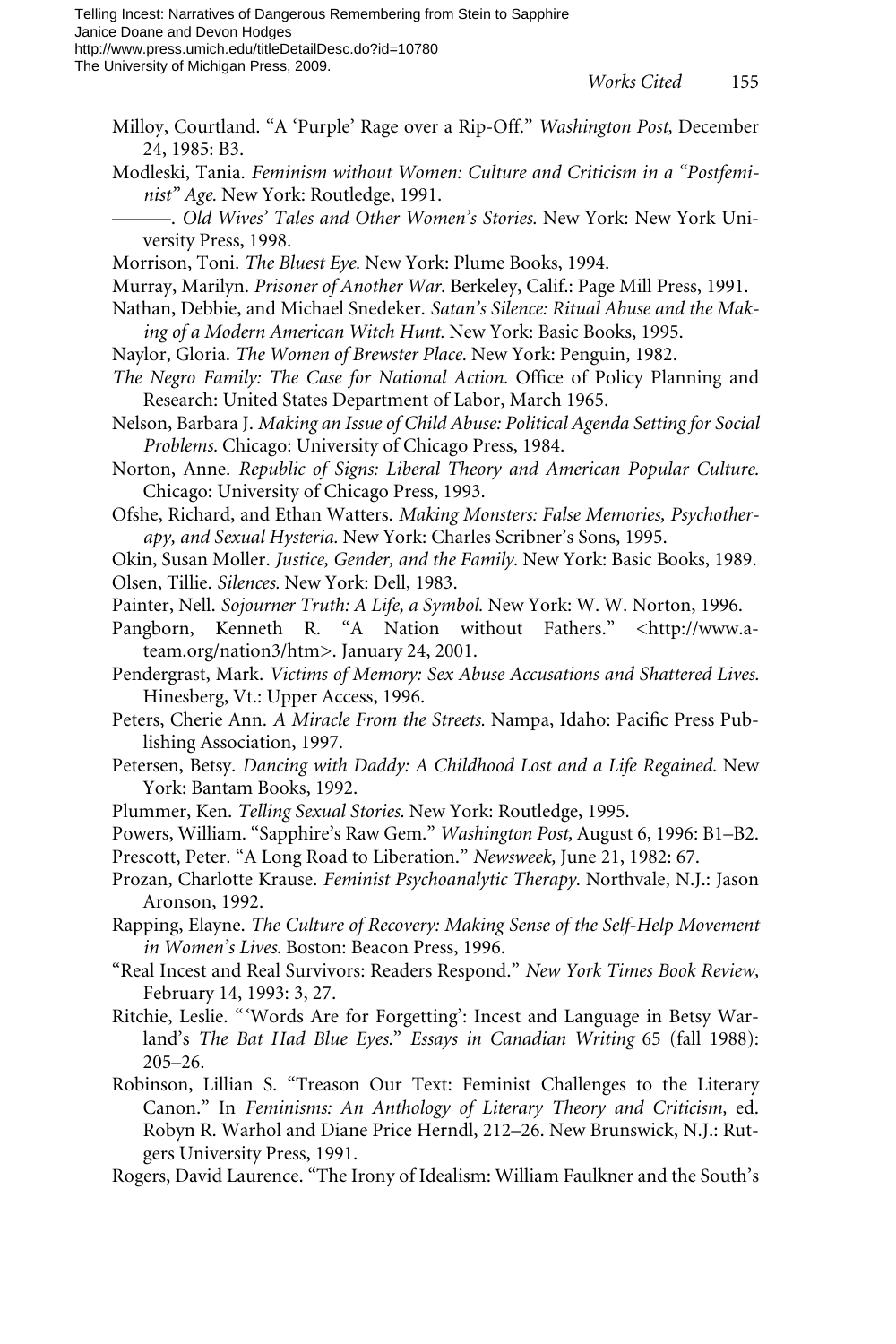156 Works Cited

Construction of the Mulatto." In *The Discourse of Slavery: Aphra Behn to Toni Morrison,* ed. Carl Plasa and Betty J. Ring, 166–90. New York: Routledge, 1994.

Roiphe, Katie. "Making the Incest Scene." *Harper's,* November 1995: 65–69.

- Rose, Alison. "Polished Sapphire." *New Yorker* 71 (December 25, 1995): 48.
- Rosen, Ruth. "Introduction." In *The Maimie Papers,* ed. Ruth Rosen and Sue Davidson. Old Westbury, N.Y.: Feminist Press, 1977, xiii–xliv.
- Rosen, Ruth, and Sue Davidson, eds. *The Maimie Papers.* Old Westbury, N.Y.: Feminist Press, 1977.
- Rush, Florence. *The Best Kept Secret: Sexual Abuse in Children.* Engelwood Cliffs, N.J.: Prentice Hall, 1980.
- Russ, Joanna. *How to Suppress Women's Writing.* Austin: University of Texas Press, 1983.
- Russell, Diana E. *The Secret Trauma: Incest in the Lives of Girls and Women.* New York: Basic Books, 1986.

Sanday, Peggy. *A Woman Scorned: Acquaintance Rape on Trial.* New York: Doubleday, 1994.

Sapphire. *American Dreams.* New York: High Risk Books, 1994.

———. *Push.* New York: Alfred A. Knopf, 1996.

- Schacter, Daniel L. "Memory Distortion: History and Current Status." In *Memory Distortion: How Minds, Brains, and Societies Reconstruct the Past,* ed. Daniel L. Schacter, 1–44. Cambridge: Harvard University Press, 1996.
- Schave, Barbara. *Forgotten Memories.* Westport, Conn.: Greenwood Publishing Group, 1993.
- Scheper-Hughes, Nancy, and Howard F. Stein. "Child Abuse and the Unconscious in American Popular Culture." In *Child Survival: Anthropological Perspectives on the Treatment and Maltreatment of Children,* ed. Nancy Scheper-Hughes, 339–58. Dordrecht: D. Reide, 1987.
- Sedlack, Andrea J., and Diane D. Broadhurst. *Third National Incidence Study of Child Abuse and Neglect* (NIS-3). U.S. Department of Health and Human Services, September 1996.
- Shakespeare, William. *King Lear.* Ed. R. A. Foakes. The Arden Shakespeare, third series. Surrey: Thomas Nelson and Sons, 1997.

Shengold, Leonard. *Soul Murder: The Effects of Childhood Abuse and Deprivation.* New Haven: Yale University Press, 1989.

Showalter, Elaine. *Hystories: Hysterical Epidemics and Modern Media.* New York: Columbia University Press, 1997.

Silverman, Sue William. *Because I Remember Terror, Father, I Remember You.* Athens, Ga.: University of Georgia Press, 1996.

Simon, John. "Black and White in Purple." *National Review,* February 14, 1986: 56. Smiley, Jane. *A Thousand Acres.* New York: Fawcett Columbine, 1991.

- Smith, David Lionel. "What Is Black Culture?" In *The House That Race Built,* ed. Wahneema Lubiano, 178–94. New York: Pantheon Books, 1996.
- Solokov, Raymond. Review of *The Bluest Eye. Newsweek,* November 30, 1970, 95.
- ———. Review of *Kiss Daddy Goodnight. New York Times Book Review,* August 6, 1978: 16, 20.
- Spence, Donald P. *Narrative Truth and Historical Truth: Meaning and Interpretation in Psychoanalysis.* New York: W. W. Norton, 1984.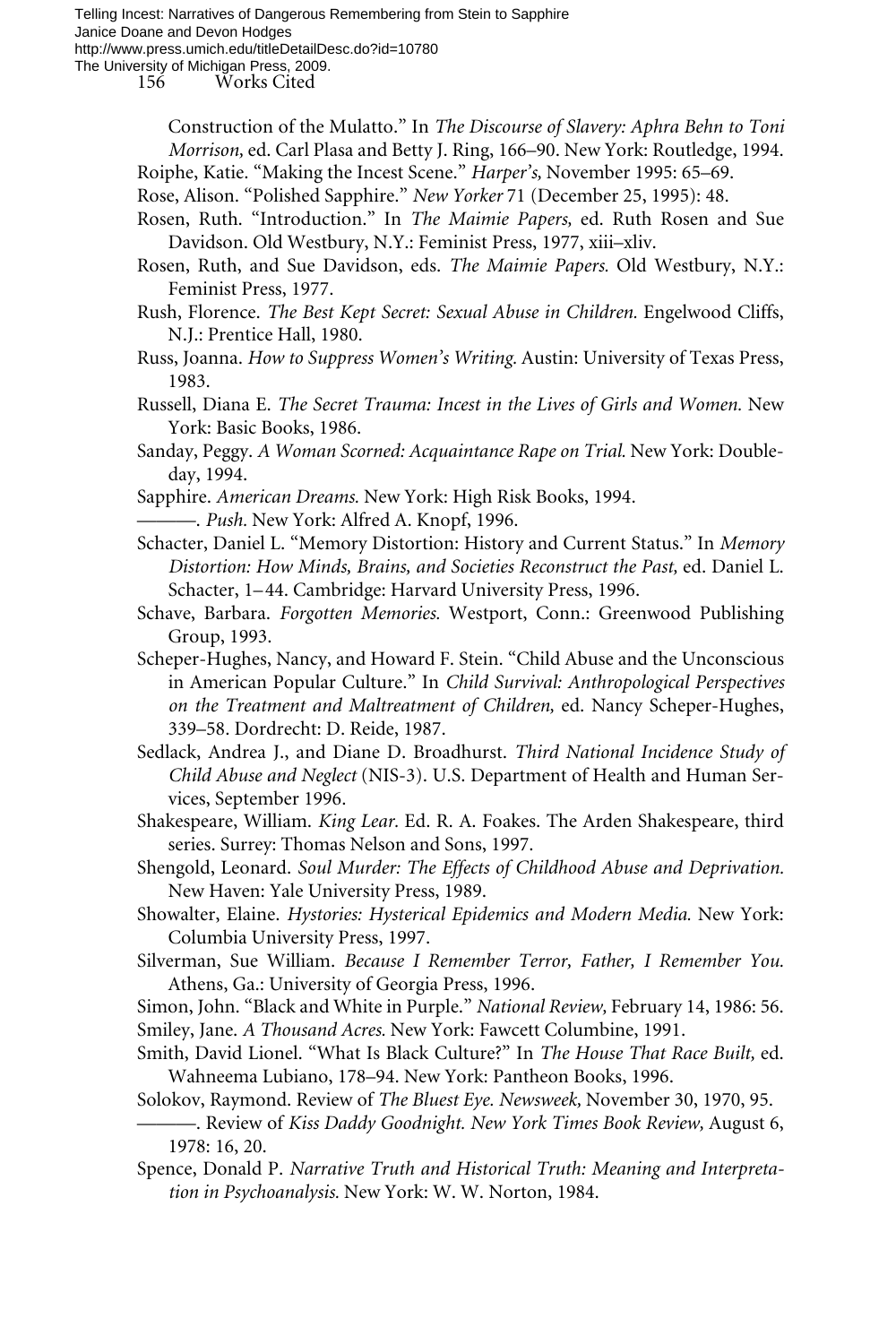- ———. "Narrative Truth and Putative Child Abuse." *International Journal of Clinical and Experimental Hypnosis* 13, no. 4 (1994): 289–303.
- Spillars, Hortense. "Mama's Baby, Papa's Maybe: An American Gramma Book." *Diacritics,* summer 1987: 65–81.
- Sprengnether, Madelon. "Undoing Incest: A Meditation on Fathers and Daughters." *Modern Philology* 1996: 519–36.
- Staunton, Mike. "U-Turn on Memory Lane." *Columbia Journalism Review,* July–August 1997: 44–49.
- Stein, Gertrude. *The Making of Americans.* Normal, Ill.: Dalkey Archive Press, 1995.
- Steinem, Gloria. *The Revolution From Within: a book of self-esteem.* Boston: Little, Brown, 1993.
- Stevens, Sarah Anne. *Annie's Attic: Surviving Sexual Abuse.* Scottsdale, Ariz.: Hubbard Publishing, 1995.
- Strong, Marilyn. "Talking Trash with Dorothy Allison." *San Francisco Focus,* June 1994: 61–98.
- Sundquist, Eric J. *Cultural Contexts for Ralph Eliison's Invisible Man:* A Bedford Documentary Companion. Boston: Bedford Books of St. Martin's Press, 1995.
- Sweetland, J. H. Review of *Kiss Daddy Goodnight: A Speak-Out on Incest. Library Journal,* June 15, 1978: 70.
- Tal, Kali. *Worlds of Hurt: Reading the Literature of Trauma.* Cambridge: Cambridge University Press, 1996.
- Tavris, Carol. "Beware the Incest-Survivor Machine." *New York Times Book Review,* January 3, 1993, 1: 16–17.
	- ———. *The Mismeasure of Woman.* New York: Simon and Schuster, 1992.
- Terr, Lenore. *Unchained Memories: True Stories of Traumatic Memories, Lost and Found.* New York: Basic Books, 1990.
- Twitchell, James. *Forbidden Partners: The Incest Taboo in Modern Culture.* New York: Columbia University Press, 1987.
- van der Kolk, Bessel A. *Psychological Trauma.* Washington, D.C.: American Psychiatric Press, 1987.
- van der Kolk, Bessel A., and Onno Van der Hart. "The Intrusive Past: The Flexibility of Memory and the Engraving of Trauma." In *Trauma: Explorations in Memory,* ed. Cathy Caruth, 158–82. Baltimore: Johns Hopkins University Press, 1995.
- Van Stone, Doris. *No Place to Cry.* Chicago: Moody Press, 1990.
- Vogeler, Ingolf. *The Myth of the Family Farm: Agribusiness Dominance in U.S. Agriculture.* Boulder, Colo.: Westview Press, 1981.
- Wagner-Martin, Linda. *Favored Strangers: Gertrude Stein and Her Family.* New Brunswick, N.J.: Rutgers University Press, 1995.
- Waites, Elizabeth A. *Trauma and Survival: Post-traumatic and Dissociative Disorders in Women.* New York: W. W. Norton, 1993.
- Wakefield, Hollida, and Ralph Underwager. *Return of the Furies: An Investigation into Recovered Memory Therapy.* Chicago: Open Court, 1994.
- Walker, Alice. *The Color Purple.* New York: Pocket Books, 1982.

Warland, Betsy. *The Bat Had Blue Eyes.* Toronto: Women's Press, 1993.

———. *Proper Dea‹nitions: Collected Theorograms.* Vancouver: Press Gang Publishers, 1990.